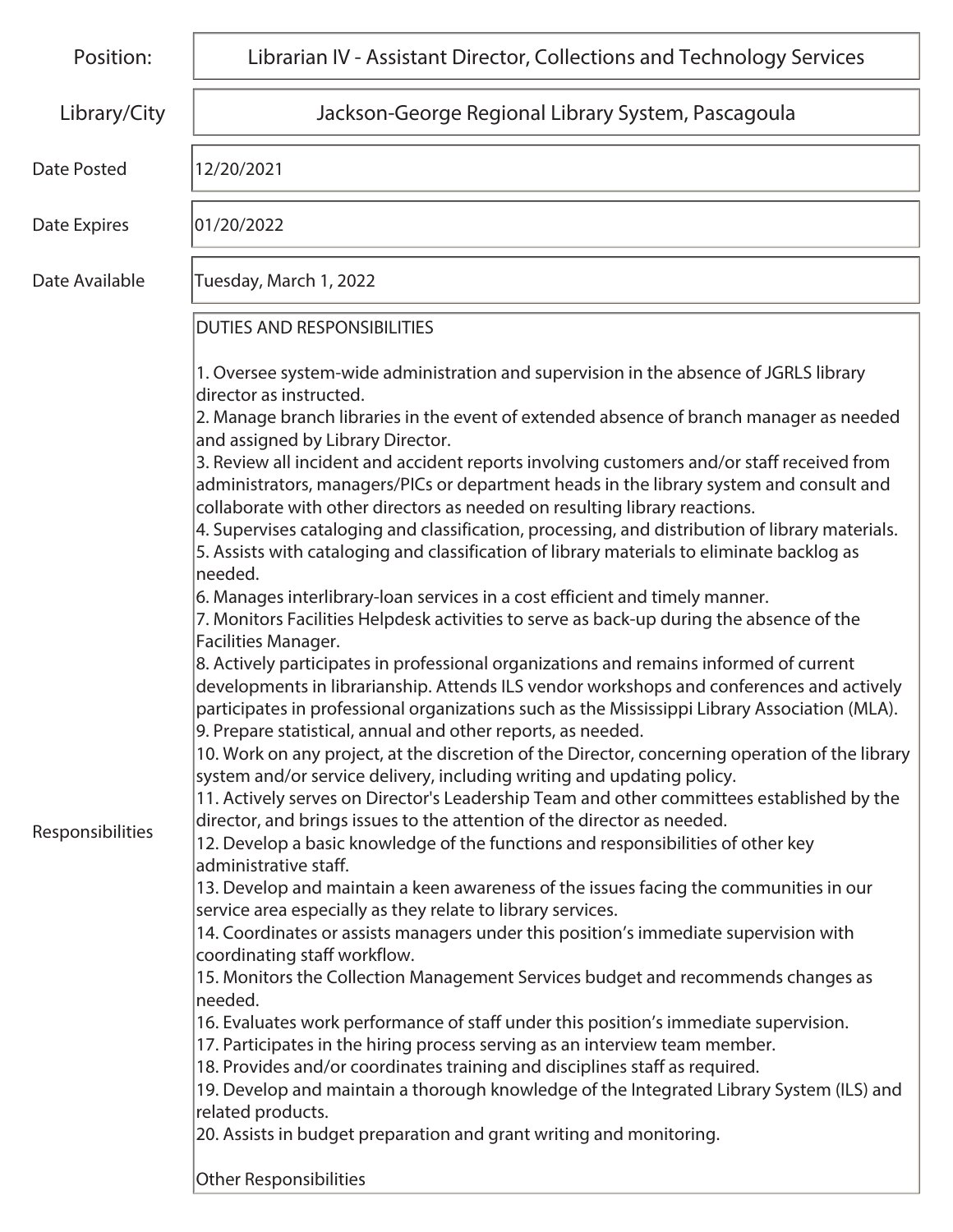|                     | • Assist auditors as needed during annual audit process.                                                                                                                    |
|---------------------|-----------------------------------------------------------------------------------------------------------------------------------------------------------------------------|
|                     | • Cross trained and qualified to provide assistance, back-up as needed, to prepare the docket<br>and the addendum to the docket.                                            |
|                     | • Prepares emergency purchase orders during Purchasing Agent's absence.                                                                                                     |
|                     |                                                                                                                                                                             |
|                     | The absence of specific statements of duties does not exclude those tasks from the position                                                                                 |
|                     | if the work is similar, related or a logical assignment.                                                                                                                    |
|                     |                                                                                                                                                                             |
|                     | 1. Master's degree in library science from an ALA-accredited graduate school.                                                                                               |
|                     | 2. Five years successful administrative and management experience in a library after                                                                                        |
|                     | receiving the master's degree in library science.                                                                                                                           |
|                     | 3. Proven ability to effectively interface with other professional and administrative staff,                                                                                |
|                     | library employees, library trustees, local government officials, community leaders and local                                                                                |
|                     | groups and organizations.                                                                                                                                                   |
|                     | 4. Demonstrated leadership, management, supervisory, planning, organizational,                                                                                              |
|                     | motivational, and interpersonal skills.                                                                                                                                     |
|                     | 5. Effective verbal and written communication skills, including public speaking skills.<br>6. Hands-on, working knowledge or daily library experience with current computer |
|                     | technology and automated or integrated library systems, OCLC, on-line searching, US Marc                                                                                    |
|                     | format, interlibrary loans, cataloging practices using standard rules, and Dewey Decimal                                                                                    |
|                     | Classification.                                                                                                                                                             |
|                     | 7. Physical Requirements, Moderate Work: must have ability to hear, bend, stoop, push, pull,                                                                                |
|                     | squat, reach above shoulder level and lift and move objects up to 25 pounds, and/or                                                                                         |
|                     | occasionally exert force equivalent to lifting up to approximately 50 pounds. Incumbent                                                                                     |
|                     | must have the ability to climb a step stool, ladder, move a book truck, and perform other                                                                                   |
|                     | activities required to 1) maintain collections, 2) catalog, process, and distribute library                                                                                 |
|                     | materials, or associated with 3) transporting library equipment.                                                                                                            |
| <b>Requirements</b> | 8. Valid driver's license and access to a reliable vehicle.                                                                                                                 |
|                     |                                                                                                                                                                             |
|                     | KNOWLEDGE, SKILLS AND ABILITIES                                                                                                                                             |
|                     |                                                                                                                                                                             |
|                     | 1. Thorough knowledge of currently accepted principles and best practices in public library                                                                                 |
|                     | administration, philosophy, ethics, management and services.                                                                                                                |
|                     | 2. Proven skills in project management, organization of work groups and teams, and                                                                                          |
|                     | personnel development.                                                                                                                                                      |
|                     | 3. Ability to successfully implement a planning process, including data collection and                                                                                      |
|                     | analysis, setting goals and objectives, and monitoring progress in reaching goals and<br>objectives.                                                                        |
|                     | 4. Ability to establish and maintain effective working relationships with employees and                                                                                     |
|                     | associates with differing opinions and backgrounds.                                                                                                                         |
|                     | 5. Ability to organize, train, direct, motivate and evaluate personnel.                                                                                                     |
|                     | 6. Ability to analyze needs and problems and to develop and communicate cost effective,                                                                                     |
|                     | creative and efficient solutions.                                                                                                                                           |
|                     | 7. Ability to make sound decisions based on approved policies and procedures, personal                                                                                      |
|                     | judgment, and verifiable data.                                                                                                                                              |
|                     | 8. Ability to prioritize, effective time management, leadership, listening and other                                                                                        |
|                     | interpersonal skills.                                                                                                                                                       |
|                     |                                                                                                                                                                             |
|                     |                                                                                                                                                                             |
|                     | \$55,550 - \$60,000 (dependent on experience and qualifications)                                                                                                            |
| Salary & Benefits   | with an Excellent benefits package                                                                                                                                          |
|                     |                                                                                                                                                                             |